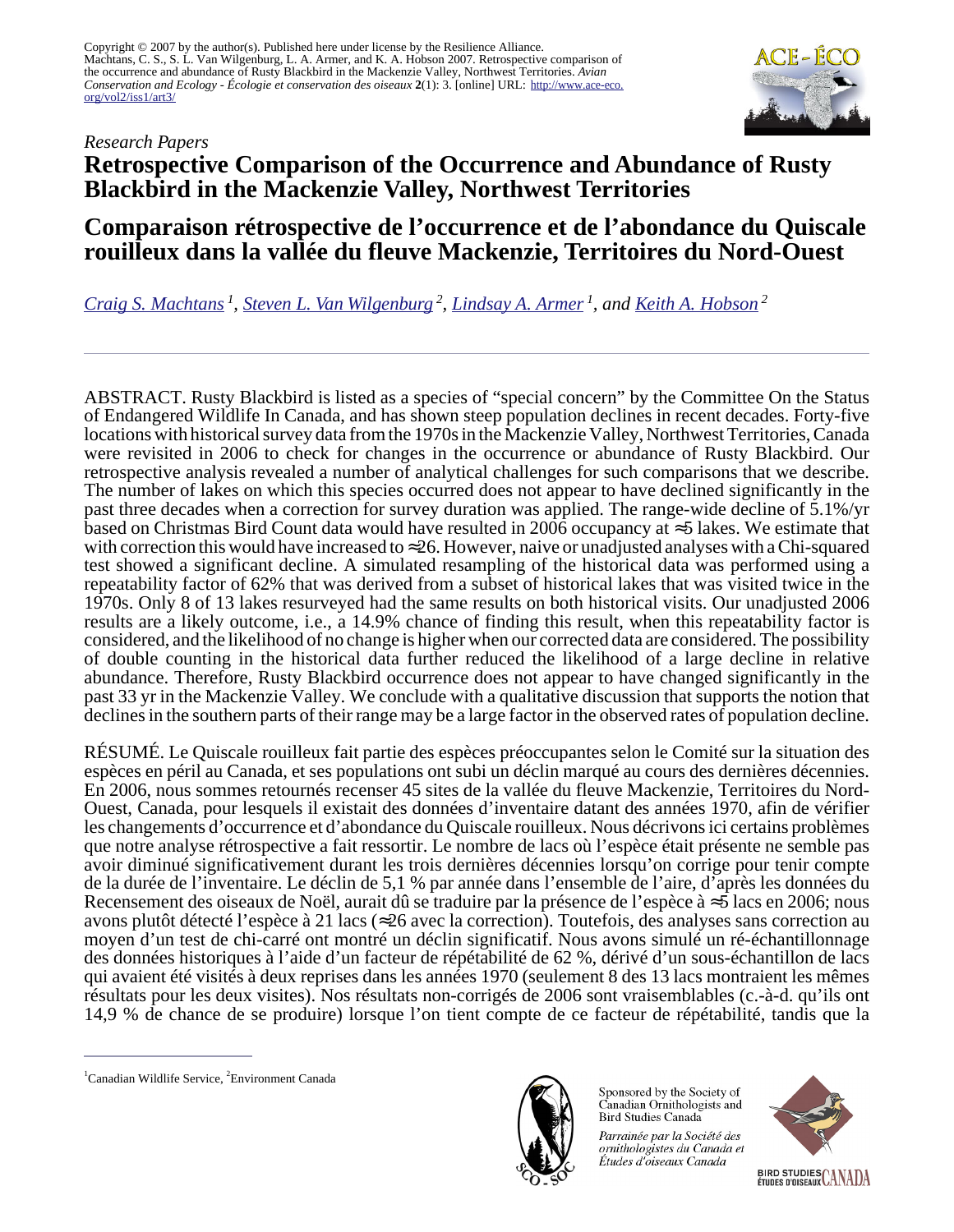possibilité qu'il n'y ait eu aucun changement est plus élevée lorsqu'on utilise nos données corrigées. La possibilité d'un double comptage dans les données historiques réduit encore davantage la vraisemblance d'un déclin important de l'abondance relative. Ainsi, l'occurrence du Quiscale rouilleux ne semble pas avoir changé significativement au cours des 33 dernières années dans la vallée du fleuve Mackenzie. Nous concluons avec une discussion qualitative qui soutient l'idée que les déclins dans le sud de l'aire de répartition pourraient constituer un élément important dans les déclins de population rapportés.

Key Words: *COSEWIC; Euphagus carolinus; Mackenzie Valley; population change; Rusty Blackbird; species at risk.*

## **INTRODUCTION**

Rusty Blackbird (*Euphagus carolinus*), once a common wetland-associated breeding species throughout the boreal forest of North America, has declined precipitously in recent decades. These declines were summarized by Greenberg and Droege (1999) using a large number of mostly qualitative sources to indicate that Rusty Blackbird populations have been declining for at least the last century. The recently accelerating declines evident in Breeding Bird Survey (BBS) and Christmas Bird Count (CBC) data were also highlighted by Greenberg and Droege (1999). The most recent BBS trend analyses (Sauer et al. 2005) show a 12.8% annual, statistically significant decline in Canada (1966–2005), with the caution that low relative abundance may be influencing the results. A recent CBC data analysis (1965–1966 to 2002–2003, Niven et al. 2004) showed a 5.1% statistically significant annual decline across the entire winter range of the Rusty Blackbird. These data are likely more reliable than BBS data for trend analysis of this species (Niven et al. 2004), given the relatively large area of the wintering ground covered by CBC surveys compared to the small area of the breeding grounds covered by BBS routes (see dashed line in Fig. 1). Several other sources of data show statistically significant declines (summarized in COSEWIC 2006), including the *étude des populations d'oiseaux du Québec* (-2.7%/yr from 1970–2003), the Mackenzie Nature Observatory (banding station, -24.3%/yr 1996–2002), and the Ontario Breeding Bird Atlas. The last reference indicates a 12% and 4% decline in northern and southern survey squares, respectively, with Rusty Blackbirds from 1981–1985 period to 2001–2005 period.

The Canadian population of this species is currently estimated at  $110,400$  to  $2 \text{ X } 10^6$  birds (COSEWIC 2006). The estimated decline according to the CBC or the BBS indicates that there are about  $10 \text{ X } 10^6$ fewer Rusty Blackbirds than historic levels. Rusty Blackbird was listed as "special concern" by the Committee On the Status of Endangered Wildlife In Canada (COSEWIC) in 2006, in part due to estimated trends and due to the paucity of data on the species. The species is pending scheduling on Canada's Species At Risk Act.

Causes of the steep population decline are far from apparent. A recently formed International Rusty Blackbird Technical Group produced a research agenda that hypothesized the most likely reasons for the bird's decline (IRBTG 2005). The potential causes include a variety of direct and indirect habitat alterations (breeding and wintering), chronic toxicity, and direct kills on the wintering ground (IRBTG 2005).

One basic way of focusing the IRBTG research effort is to understand if the declines on the breeding ground are widespread or local. Most of the breeding range for the species is north of the effective limit for the BBS (Fig. 1). A significant part of the range of Rusty Blackbird lies in the Northwest Territories, Canada, an area where historic survey data exist. Specifically, surveys associated with a proposed pipeline project through the Mackenzie Valley during the 1970s could provide a reference point for current population estimates. However, using this historical data for comparisons presents a set of problems that is likely common to many historical datasets: abundance data are incomplete, estimates of detectability are difficult or impossible to reconstruct, and exactly repeating the historical surveys would be prohibitively expensive.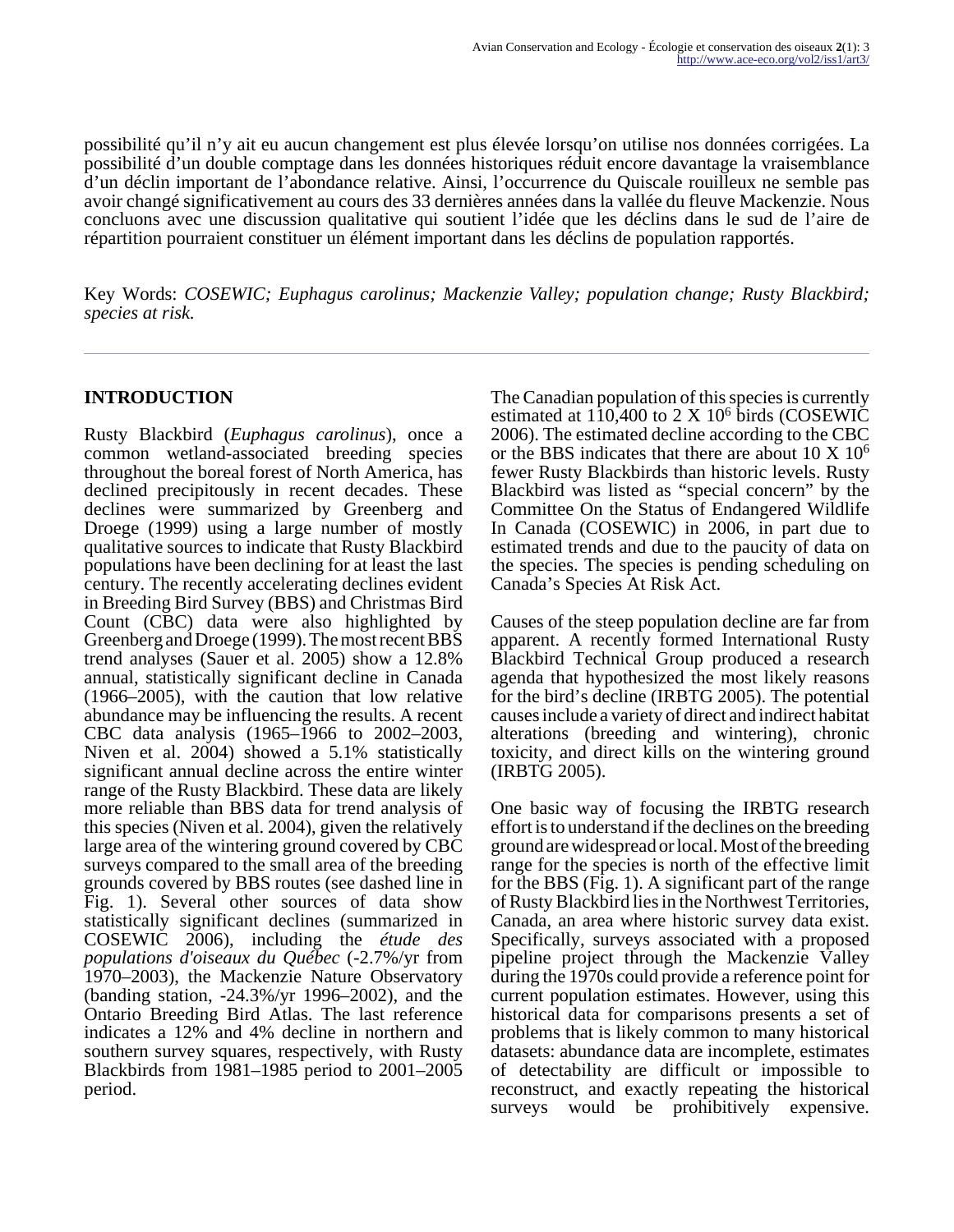**Fig. 1.** Study area is shown in the black rectangle and inset, breeding range of the Rusty Blackbird in Canada is shown in gray shading after COSEWIC (2006), and location of 45 lakes visited within the Mackenzie Valley, NT are the black triangles for this study. The dashed line on the Canada-wide map represents the northern limit of valid analyses from the Breeding Bird Survey (from Sauer et al. 2005).

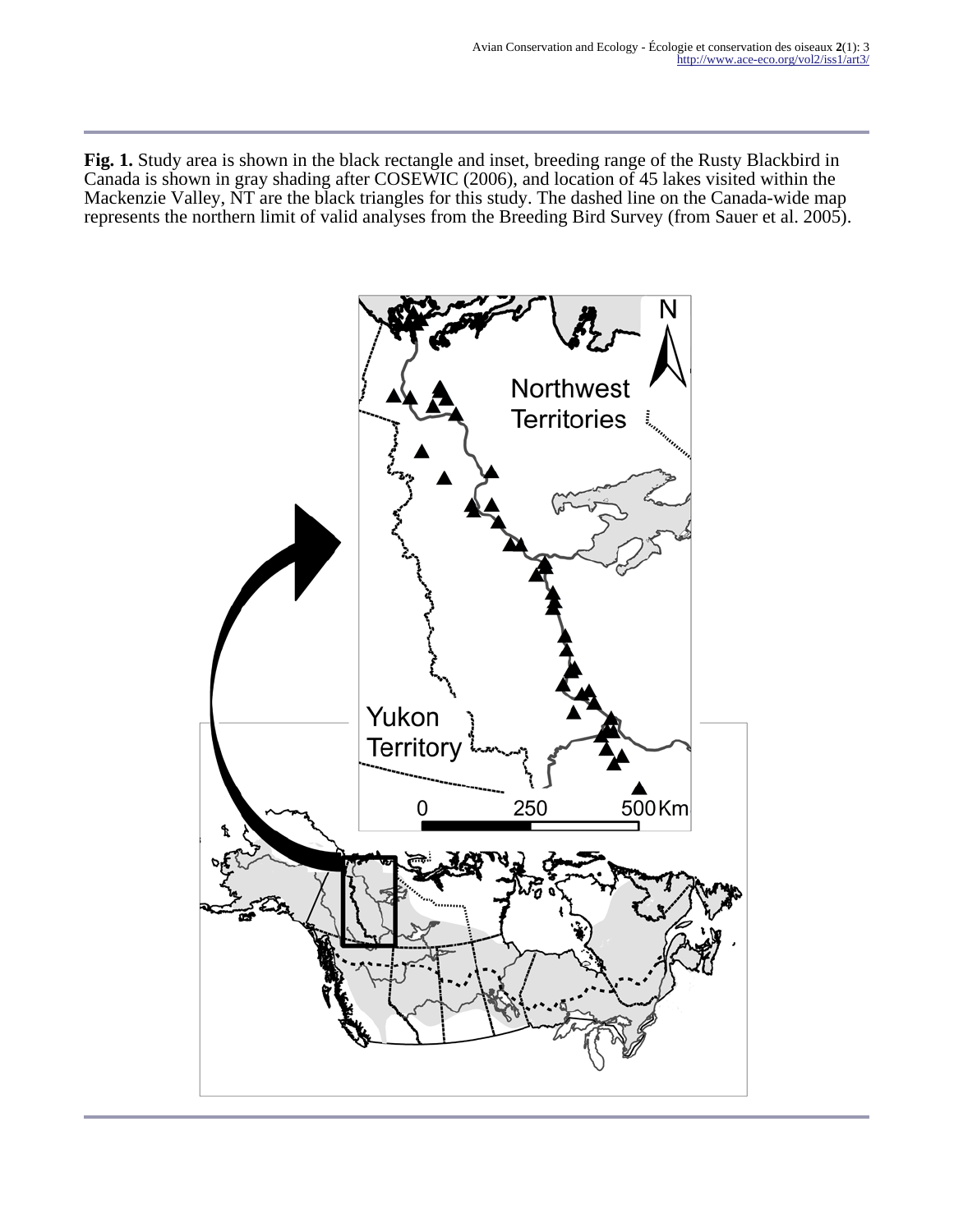Repeating the surveys would also be somewhat counterproductive since the original efforts were not targeting Rusty Blackbirds in particular.

Some historical data are better than none, even with these problems. The challenge for managers and researchers is to maximize the value of the data at hand to help inform the conservation issue as was done by Greenberg and Droege (1999). We examine methods for dealing with the uncertainty inherent in such retrospective analyses. Therefore, the objective of this study was to determine if the occurrence and relative abundance of Rusty Blackbirds in the Mackenzie Valley has changed between the mid-1970s and 2006, acknowledging complications with direct comparisons of data. Assuming local population numbers are in part determined by range wide factors, our hypothesis was that the number of birds observed in 2006 would be a fraction of the 1970s totals, as calculated by the CBC range-wide annual decline of 5.1% over the past 33 yr. Alternatively, decline or lack thereof would be due to regionally specific factors on the breeding grounds.

## **METHODS**

## **Historic data collection**

Ground surveys for all species of birds, including Rusty Blackbird, were conducted from 1971 to 1975 as part of the environmental review for a proposed pipeline through the Mackenzie Valley (Schweinsburg 1974, Salter and Davis 1974, Tull et al. 1974, Ward 1975, Patterson et al. 1977, Wiseley and Tull 1977). Study sites were adjacent to 61 lakes that were large enough to land on in a small airplane with floats, typically >1 km across. The southern-most lake was near the Alberta border at 60.4333° N and 119.6500° W, whereas the northernmost lake was in the Mackenzie Delta at 69.2833° N and 134.9139° W (Fig. 1).

Transect surveys at or near each lake were conducted by two pairs of observers, with each pair surveying one transect at a time. Total transect length at each lake varied between 3370 m and 21,043 m, averaging 7332 m  $\pm$  3003 m (SD). Many transects were rectangular in design, finishing at the starting point. The consultant reports contained detailed hand-drawn maps for most of the lakes and of the location of transects relative to the water

bodies. Surveys were conducted between 31 May and 6 July in any given year, between 0400 and 1100, with some counts completed mid-afternoon. Observations were recorded on transect, i.e., width of 18.3 m or 20 yards, off transect, or incidentally, i.e., not seen during the official survey, except as noted below. No record of which individual transect the birds were recorded on currently exists, but exact lengths of each habitat sampled are listed in the printed volumes. Certain volumes recorded exact survey effort (1974 and 1975), whereas the earlier volumes only reported general start and finish times for a typical day. Thirteen lakes were visited in two separate years, and four lakes were visited twice in one year.

Abundance data, including notations for on- and offtransect and incidental observations were printed in the historical reports for 1971, 1972, and 1973 survey data. For lakes surveyed in 1974 and 1975, these data were not printed in the reports and, after a thorough search by original authors, it was apparent that the only known copies of these appendices no longer exist. On-transect numbers could be back-calculated from density calculations in their text in only a few instances.

## **2006 data collection**

It would have been logistically impossible to visit 45 lakes and duplicate the effort from the 1970s, yet still complete the project in one year. We therefore optimized our sampling since the original historical transects were not placed specifically to find Rusty Blackbirds but to sample a range of the vegetation types present in the Mackenzie Valley. We allocated our effort only to the habitats most likely to contain Rusty Blackbirds, based on both our own personal experience and the prevalent habitat type in which the birds were located during the historical surveys. For example, in Appendix 4 of Ward [1974], 74% of birds were found in black spruce muskeg. Likely habitats were shorelines of the main survey lakes, any nearby smaller water bodies that were near historical transects, and wetlands and muskeg habitats in between; essentially areas with standing water and muskeg or bog habitat (Fig. 2). Within this framework, the portions of the areas sampled corresponded to the same locations of the historical transects. Thirteen of the 45 lakes we revisited have had their surrounding forests burned in the time between historical and modern surveys.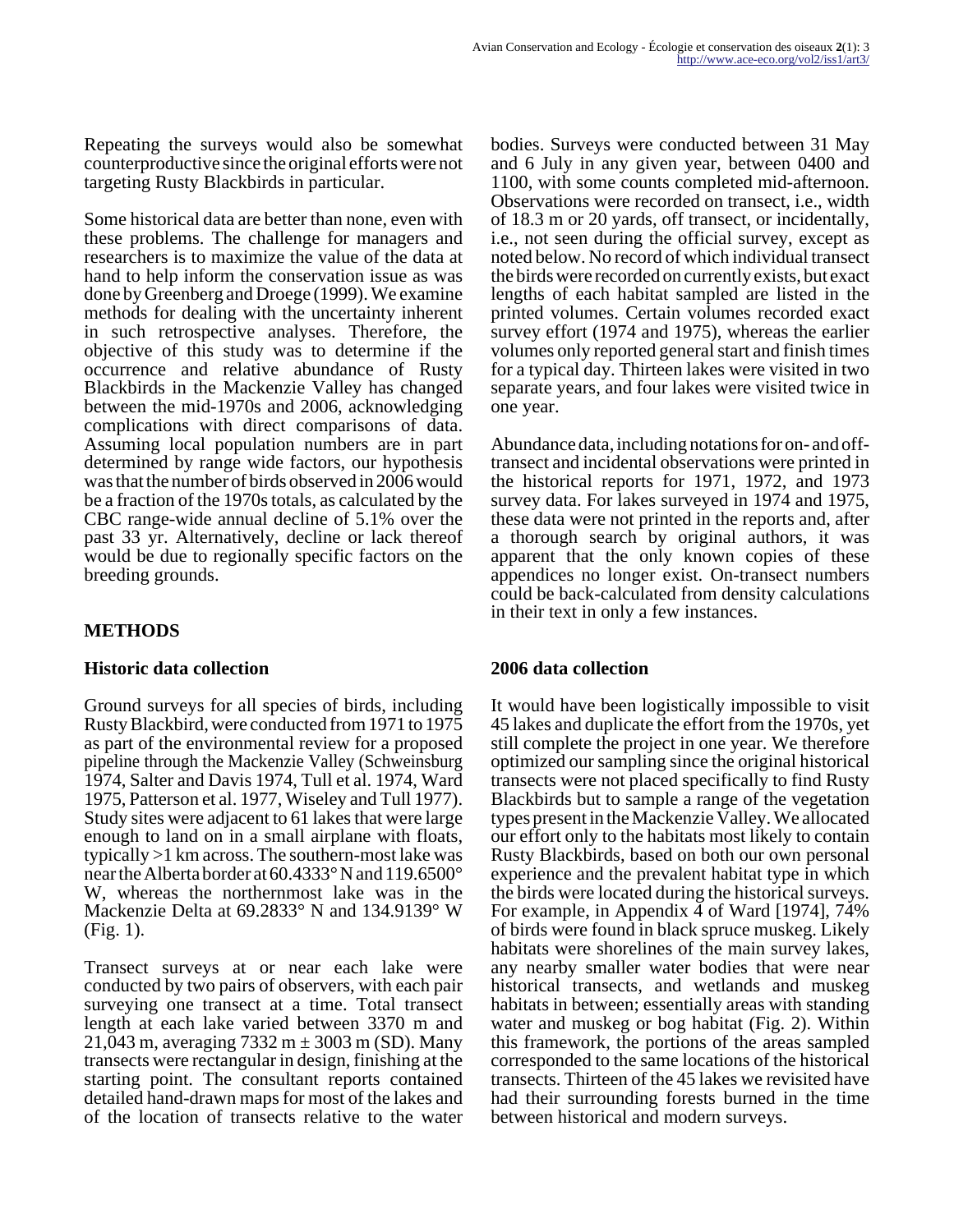Forty-five of the 61 historical survey sites were revisited 1–23 June, 2006. The 16 lakes not surveyed included 4 that were too shallow for landing in the central Mackenzie Valley, and 12 others in the Mackenzie Delta that had no historical records of Rusty Blackbird and were not surveyed to manage air charter costs. Two observers were used at each lake. Several approaches were used based on the type of lake and potential suitability of nearby habitats for Rusty Blackbirds. If most suitable habitat and the historical transects paralleled the lake, a canoe was used to survey a shoreline transect using two observers together, or shoreline transects were walked with the two observers apart. Walking transects were done in separate areas to maximize area covered. If the transects were perpendicular to the main lake, ones with suitable habitat were surveyed, thereby considerably increasing the sample of individual wetlands surveyed. Finally, if the floatplane could not get to the shoreline for safety reasons, stationary surveys, i.e., point counts and searches, were conducted in a few locations around the lake. Rusty Blackbirds were recorded on transects or point counts of unlimited width with notation of aural or visual observation and sex and behavior were recorded if ascertained. Total search time and distance for each transect was recorded. All reasonable efforts were made to reduce doublecounting of individuals, with more detail provided in the Discussion.

Of the 45 lakes we visited, 19 were only surveyed in 1974 or 1975 and therefore abundance data are not available as noted above. Fourteen had presence noted in the historical reports as on, off, or incidental to transect, so for these lakes we do not know the total number of Rusty Blackbirds observed. We were able to determine on-transect abundance for three lakes, leaving eleven lakes where only presence or absence data were available. Presence, in these cases, would also have included birds seen on, off or incidental to transect surveys.

## **Statistical analysis**

Analyses were conducted to compare patterns of occurrence, i.e., presence or absence, and patterns of abundance. Analyses of occurrence used a Chisquared test, with two expected ratios. The first ratio of 30 of 45 lakes with Rusty Blackbirds represented the result from all lakes surveyed once and the first visit of lakes surveyed twice. The second ratio of

31 occupied of 45 lakes was from all lakes surveyed once and the second visit of lakes surveyed twice.

Recent literature highlights the importance of detection probability in making valid comparisons in presence/absence surveys (e.g. Thompson 2002, MacKenzie et al. 2003, Bart et al. 2004, McCallum 2005). Due to logistical constraints and the nature of the historic data, we were unable to generate standard estimates of detection probability. Therefore, we did three things to account for differential survey effort. First, we calculated the expected fraction of all birds that we actually encountered on our surveys. Second, we used the time to our first observations at each lake to estimate how much effort would have been required before no new observations would have been expected at lakes where we found no birds with our search effort, i.e., our "discovery rate". The calculation was made by integrating the function describing the discovery rate. This allowed us to adjust our data for search times that were lower than in the historical data. Third, we used the rate of accumulation of total individuals to calculate a theoretical maximum number of individuals for our surveys. We also calculated the maximum number occurring when our discovery rate reached zero.

We also used an approach incorporating an expectation of between-year variation to compare the historical and contemporary data. We derived an estimate of how occupancy varied between years in the historical data from a subset of lakes that were visited twice historically with the same methods and effort. We used that value to calculate the probabilities of all possible occupancy ratios on a random visit to the same subset of lakes, which we termed repeatability. We defined repeatability as the proportion of the subsample where the encounter history was the same, i.e., present in both visits or absent in both visits. Eight of 13 lakes (62%) had the same results between the two historical visits. We then ran a simulation in Microsoft Excel 2003, generating 10,000 presence-absence values derived from the historical dataset, using a repeatability rate of 62%. Each simulation run held a random sample of 28 lakes (62% of 45) static, and changed the remaining 17 lakes from presence to absence or vice versa mimicking the results of the historical resurvey. This allowed us to estimate the probability of obtaining the observed presence/absence ratios given the estimated rate of repeatability. Although this approach does not directly account for detectability, our repeatability estimate reflects the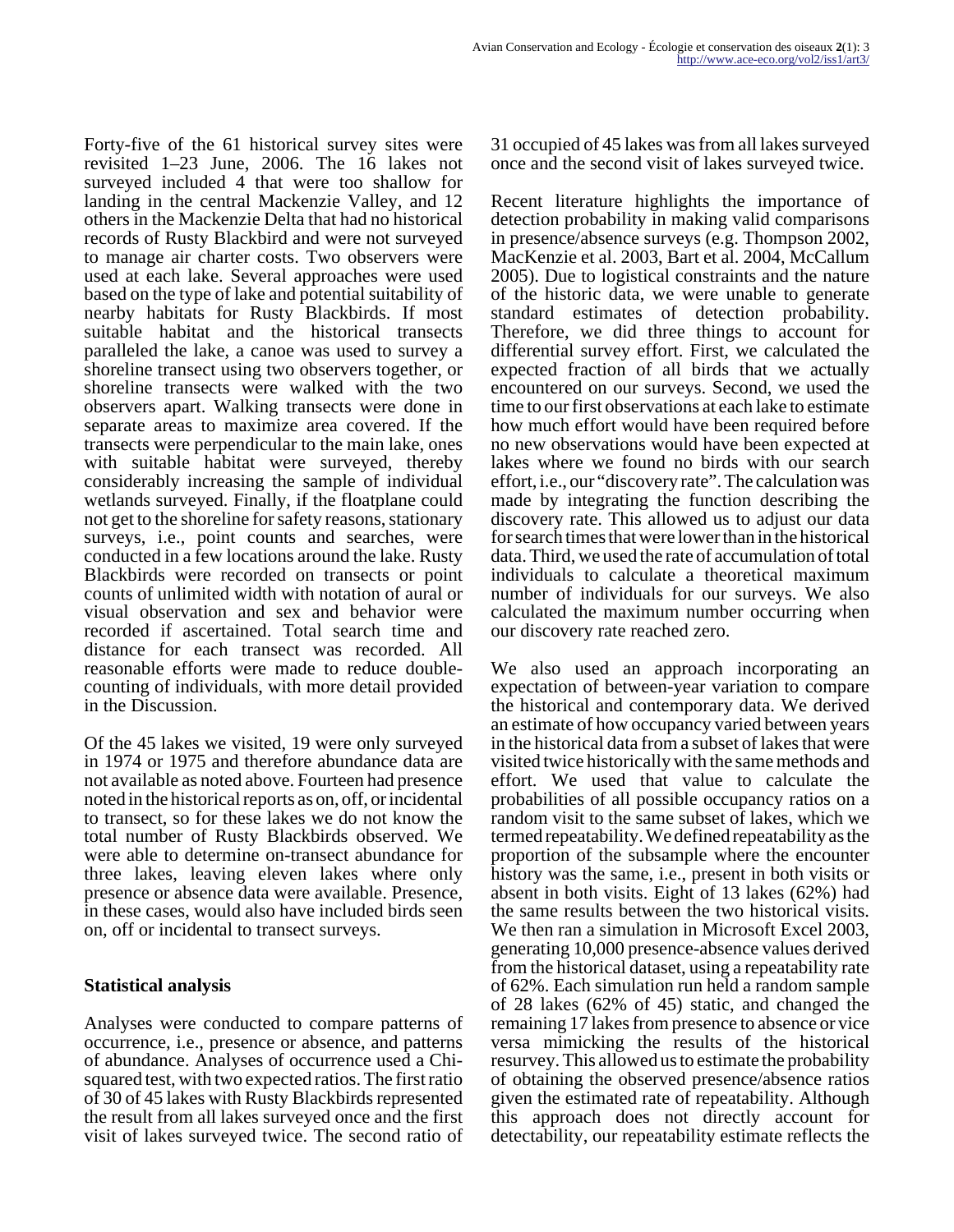**Fig. 2.** Typical wetland complex composed primarily of black spruce muskeg in which Rusty Blackbirds were detected; insets depict typical shoreline attributes of occupied sites. Photo credits: main image, CSM; inset habitats, KAH; Rusty Blackbird, S. Denault.



detection, survival, extinction and colonization probabilities over a short duration, i.e., 2 yr, and therefore allows some measure of how likely our results would be if the surveys were repeated again under similar conditions.

Patterns in abundance were compared using rescaled values to avoid undue influence of potential double counting. Abundance at each lake in both surveys was rescaled into four classes  $(0 = 0, 1 = 1,$ 2-5 birds = 2,  $\ge$  5 birds = 3). We considered our study a repeated-measures analysis, so a two-tailed

Wilcoxon-Signed Ranks test was used to compare the data. Because abundance data were not available for 14 lakes in the historical dataset, the results from the modern surveys were scored as one when  $\geq 1$ bird was recorded resulting in a tied rank. More complex methods such as multinomial regression were investigated to account for habitat changes from burns, and differential effort as measured by time and distance, but were abandoned. The second order Akaike information criteria (AIC<sub>c</sub>) criteria showed that the covariates just mentioned were not adding any useful information to the models.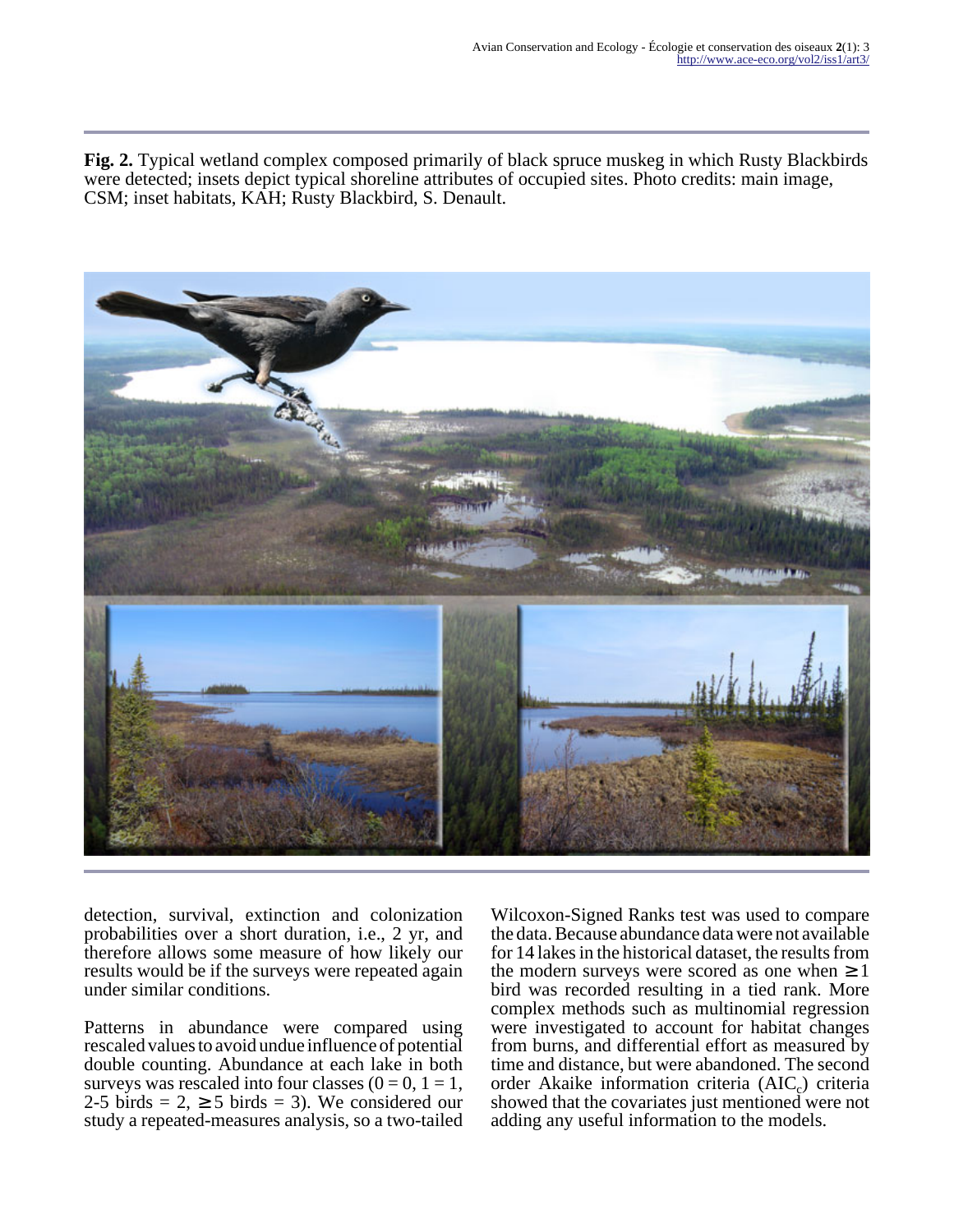Results for the historical data and comparisons between 2006 and the historical data are based only on the 45 lakes visited then and now. Statistics were computed in SPSS 13.0, curve fitting in SigmaPlot 8.0, and algebra and calculus in Excel 2003. Standard error is reported unless otherwise noted.

## **RESULTS**

Presence-absence, abundance measures, and survey parameters are summarized in Table 1 for both the historic and current survey periods. The number of blackbirds detected in 2006 was not directly related to search hours or the length of transects through habitats in which we expected the birds (linear regressions,  $F_{[1,43]} = 0.068$  and 1.517,  $P = 0.78$  and 0.23 respectively,  $R^2$  < 0.03 in both cases). Other polynomial curves fit the data as poorly. The lack of a relationship between effort and abundance was similar for the historical data where exact search time was known  $(F_{[1,17]} = 0.523, P = 0.48)$  or for distance surveyed through habitats where Rusty Blackbirds could be expected  $(F_{[1,43]} = 1.06, P =$ 0.31).

#### **Detectability corrections: occupancy and abundance**

Rusty Blackbirds were relatively conspicuous, a likely reason why there were poor relationships between effort and count numbers noted above. The mean time to detect the first Rusty Blackbird at any lake with observations was 27.5 min (29.6 SD), with a median time of 12.5 min. The first observation was usually visual, or both visual and aural. The average time to detection for all observations was 34.2 min (27.7 SD). Figure 3 summarizes the relationship between time spent surveying, the cumulative number of birds observed through time, and how long it took to observe the first bird at each lake. A 4 hr recording made at one site where Rusty Blackbirds were quickly visually detected indicates that an aural survey would have to be at least 40 min long to detect the birds in any random period of the recording. The longest observation time taken to observe the first Rusty Blackbird at any lake (96 min) was captured aurally on a recording once a visual survey had been completed and observers left.

We derived a correction for our occupancy estimate using an inverse, third order polynomial curve approximating the decline for our discovery rate (thin line in Fig. 3). The best-fit equation describing this relationship was  $y = y_o + ax^{-1} + bx^{-2} + cx^{-3}$  with  $R^2 = 0.93$ . The parameters were  $y_0 = -1.806$ ,  $a =$ 502.7, *b* = -6328, and *c* = 35820. Taking the integral of the curve equation for the actual observation times (10 to 100 minute bins) and comparing that to the total area under the curve from 10 minutes to when  $y = 0$  indicates we likely found 0.796 (80%) of all potential observations. Solving for  $y = 0$  gives an approximation of how long a survey would have had to have been to rule out the presence of a Rusty Blackbird. Given  $y = 0$ , any birds present should be detected within 265 min, which is less than the historical minimum of approximately 270 and an average of 336 min/site of search time (Table 1). Therefore, if the shape of the curve for the discovery rate was similar between 2006 and the historic surveys, all surveys in the 1970's should have accurate estimates of presence/absence since detectability should have been  $\approx$ 1.

We derived a correction for our estimate of abundance by fitting an exponential growth curve to the number of individuals accumulating through time (thick line in Fig. 3). The best-fit equation describing this relationship was  $y = y_0 + a(1 - e^{-b}x)$ with  $R^2 = 0.995$ . The parameters were  $y_o = -1.852$ ,  $a = 85.51$ , and  $b = 0.02112$ . This equation is maximized (lim<sub>x-∞</sub>) at  $y_0 + a$ , or 83.7 individuals. Since we observed 74 birds, the correction is  $1-(83.7-74)/83.7) = 0.88$ . The correction factor when the expected discovery rate was zero was nearly identical, as  $y = 83.3$  when  $x = 265$  min.

#### **Range-wide decline hypothesis**

Using the 5.1% annual rate of decline for Rusty Blackbird indicted by the CBC data, the 90 birds observed in historical surveys (Table 1) would have been reduced to 16, as calculated by  $(90 \times (1 - d))$ *Y*), where *d* is the rate of decline and *Y* is the number of years between observations, i.e., 33 in this case. We observed 40 individuals at the same subset of lakes where abundance was directly comparable, equivalent to a 2.4% annual decline. If we correct our abundance estimates by the factor derived above (40/0.88), our expected total abundance would be 45, equivalent to a 2.1% annual rate of decline, but see the Discussion for concerns about double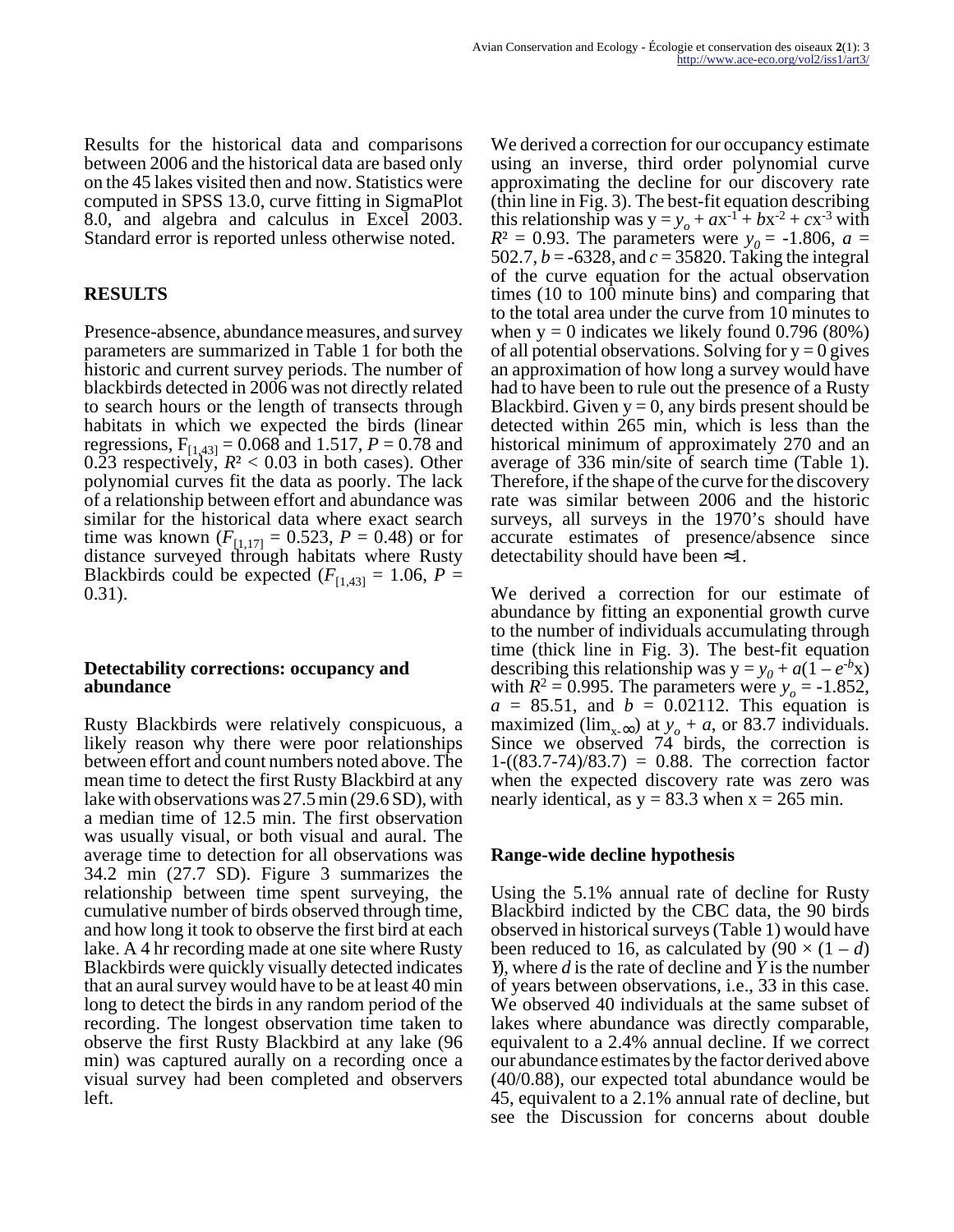**Table 1.** Comparison of historical and modern data for Rusty Blackbirds at 45 lakes visited in the 1970s and in 2006 in the Mackenzie Valley, NT, Canada. Thirteen lakes were visited twice in the 1970s, so two presence absence ratios are presented for the historical data. SE is presented for means.

| Descriptor                                                   | <b>Historical Value</b><br>(1970s) | Modern Value<br>(2006) |
|--------------------------------------------------------------|------------------------------------|------------------------|
| Presence: Absence ratio                                      |                                    |                        |
| All 45 lakes, first visit data                               | 30:15                              | 21:24                  |
| All 45 lakes, second visit data                              | 31:14                              | n/a                    |
| Lakes surveyed twice in 1970s with same results <sup>†</sup> | 8 of 13<br>(62%)                   | n/a                    |
| Maximum individuals at any lake <sup>‡</sup>                 | 22                                 | 13                     |
| Total individuals number recorded <sup>‡</sup>               | 90                                 | 40                     |
| Mean abundance <sup>‡</sup>                                  | $3.5 \pm 1.0$                      | $1.5 \pm 0.6$          |
| Number of lakes with $>5$ birds <sup>‡</sup>                 | 6                                  | $\overline{2}$         |
| Total survey time $(h)$ <sup>§</sup>                         |                                    |                        |
| Including general estimate                                   | $6.6 \pm 0.2$                      | n/a                    |
| Including only exact times <sup>§</sup>                      | $5.6 \pm 0.2$                      | $1.9 \pm 0.1$          |
| Transect length (m)                                          |                                    |                        |
| Through expected habitat                                     | $2443 \pm 297$                     | $1570 \pm 138$         |
| Through all habitats                                         | $7499 \pm 470$                     | n/a                    |

† Same result is defined as either present in both years or absent in both years.

<sup>‡</sup> Only presented for sample of lakes (*n* = 26) when total historical abundance is available. Statistical analyses used  $n = 45$  lakes, but recoded the modern data to presence/absence only for the paired lakes in the historical data. Seventy-four Rusty Blackbirds were observed in 2006.

<sup>&</sup>lt;sup>§</sup> Historical data  $n = 19$  lakes, modern data  $n = 45$  lakes. Total time for modern data is person-hours, so two people searching in independent areas for 1 h was tallied as 2 h. Historical surveys used two observers, but on the same transect simultaneously < 20 m apart. For detecting Rusty Blackbirds, it was assumed this was one effective observer.

<sup>|</sup>Expected habitat was classified based on the notes in the historical volumes and included four habitat classes, all various types of bog or fen (nos. 50, 99, 100, 226). Modern transects and counts were only done in expected habitats.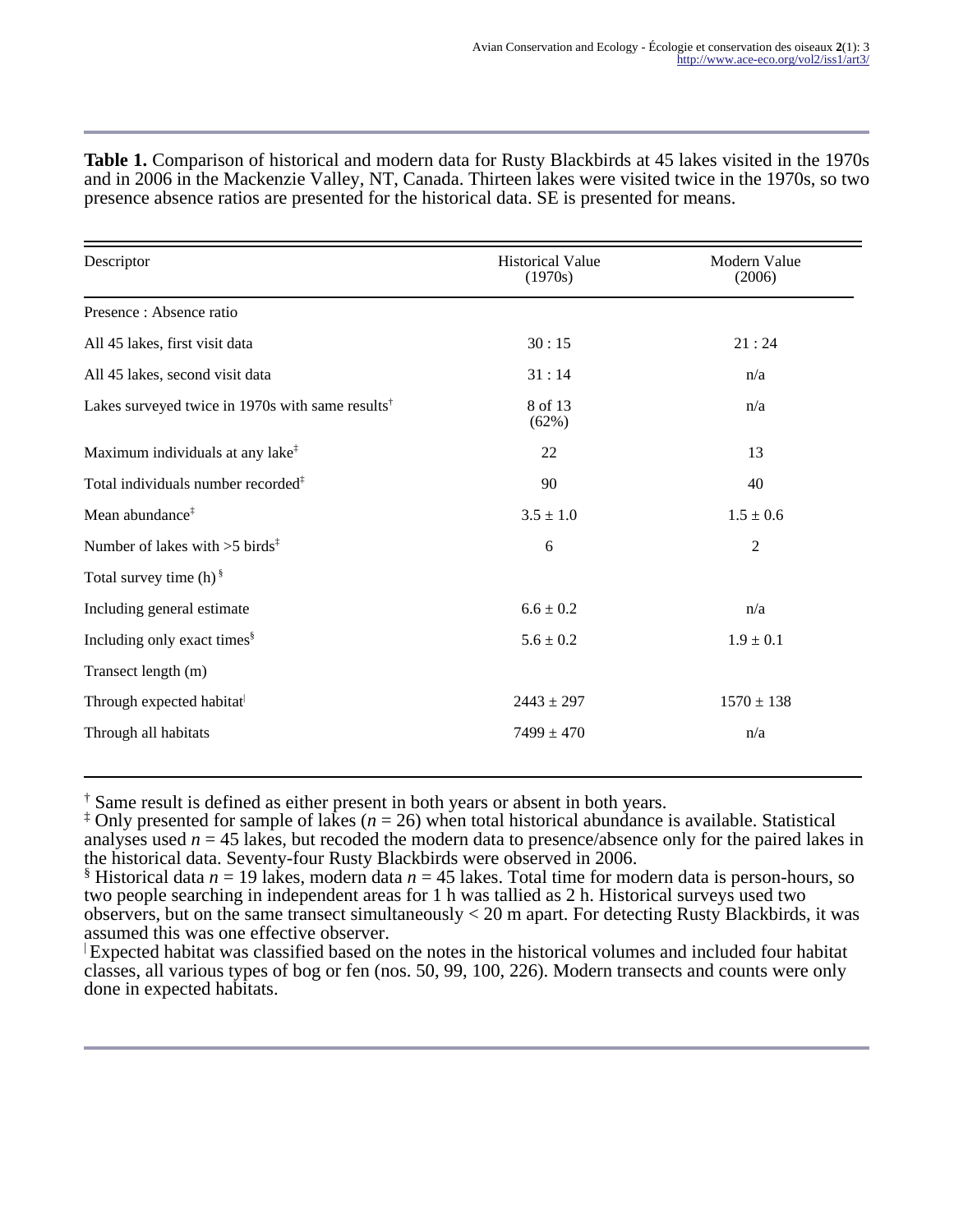**Fig. 3.** Time to the first detection of Rusty Blackbirds at each lake is represented by bars compared to both the total number of observations over time and the cumulative percent of observations. Bars are at the end of the time interval, so the first bar is the 0–10 min interval, then 10–20 min, etc. Half of all birds observed were seen within 30 min from the start of a survey. The longest time to detect the first bird at a lake was 96 min. The best fit line for declining discovery rate had  $R^2 = 0.93$  and had  $y = 0$ , i.e., no birds expected, at 265 min. The best fit line for accumulation rate had  $R^2 = 0.995$  and reached a maximum value of 83.7 birds. Equations and constants are provided in the text.

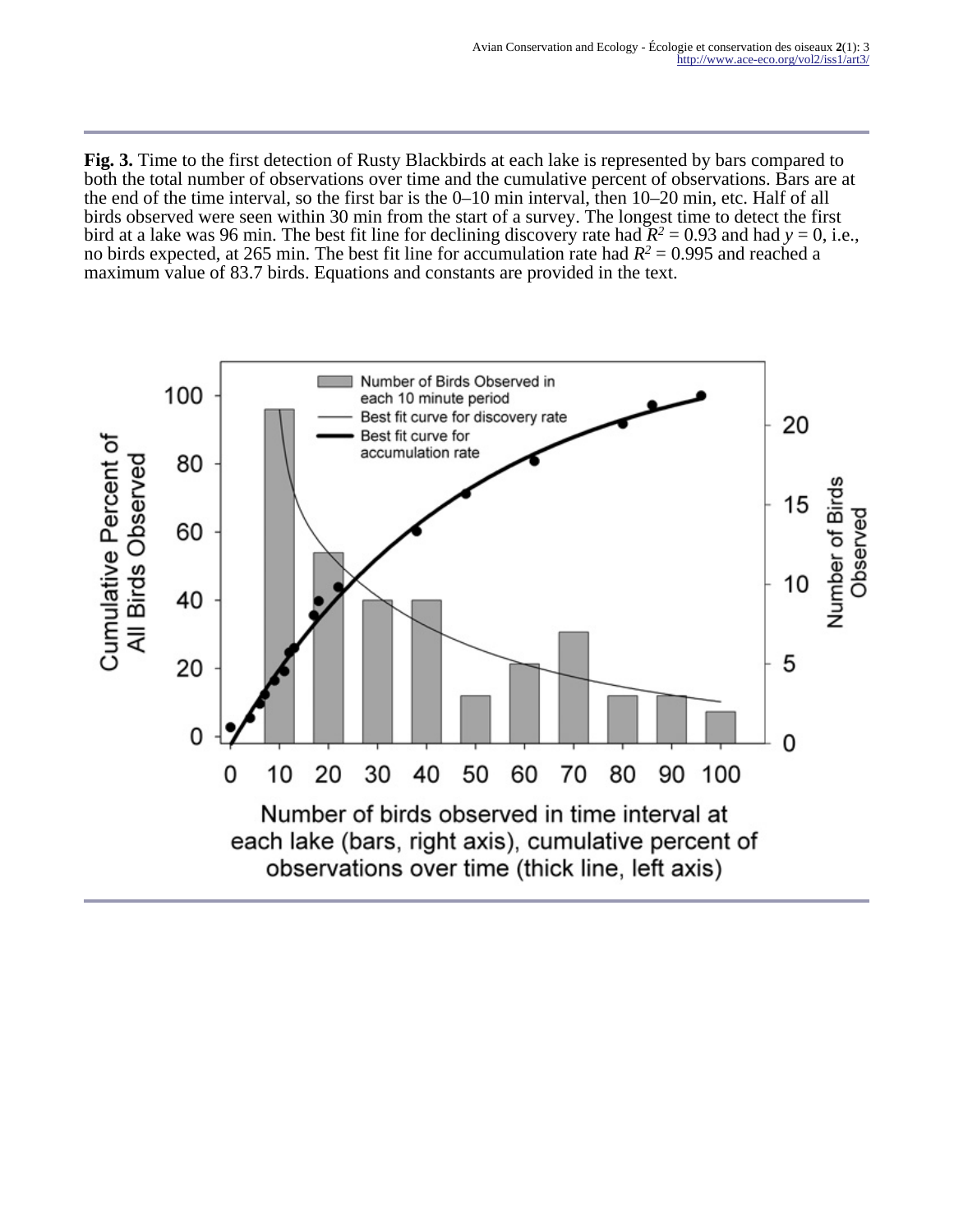counting in the historical data. If occupancy, i.e., presence/absence data only, were declining at the same CBC rate as the population, we should have only found birds at 5 or 6 lakes of the original 30. Instead, we found birds at 21 lakes. Applying the correction derived from our polynomial curve (0.80), our corrected occupancy estimate would be ≈26 lakes.

#### **Patterns of occurrence**

Using uncorrected data, significantly fewer lakes had Rusty Blackbirds in 2006 compared to historical occurrence ( $\chi^2$ <sub>[1]</sub> = 8.10, *P* = 0.004 for first visit comparisons,  $\chi^{2}$ <sub>[1]</sub> = 10.37, *P* = 0.001 for second visit comparison). Eliminating all the lakes where major habitat change occurred, e.g., forest fires, the presence-absence ratios were 23:9 historically and 16:16 currently, repeating the same statistical pattern of occupancy change  $(\chi^2_{[1]} = 7.58, P = 0.006)$ when all 45 lakes were analyzed without regard to major habitat change. If the occupancy estimate for 2006 is adjusted using our correction to 26 lakes there would be no statistical difference from historical ratios ( $\chi^2_{[1]} = 1.60, P = 0.21$ )

For the simulations run on the historical data, there are only 16 possible presence-absence ratios when the data are resampled with repeatability of 62%. The number of possible ratios was calculated as  $[(30 - x) + (17 - x)]$  where *x* was the number of presences in the lakes not kept identical. With occupancy at 28 lakes kept identical, *x* ranged from 2 to 17. The resulting ratios ranged from a low of 13:32 to a high of 43:2. The solution only allows odd numbers for presence. The chance of finding each of the possible ratios is summarized in Table 2.

The Excel simulation results showed that Chisquared values of 8.10 or 10.37, i.e., our data vs. the historical results from above, falls within the 95% confidence interval of the simulated data (mean 4.17, SD 3.72; 95% CI of data [not CI of mean] is -3.12 to 11.46). More precisely, Table 2 shows that the chance of finding our result of 21:24 is 0.148. That value is one of the four most likely outcomes in which only 62% of sites are expected to remain the same. The number of lakes occupied using the corrected data would change our ratio to 26:19, and Table 2 values indicate that this ratio is again quite likely given the expectation of 62% repeatability of surveys.

#### **Patterns of abundance**

The data, with abundance coded into the classes noted above and with abundance adjustments as detailed in the Methods section, showed only a weak decline in Rusty Blackbird abundance, i.e., 19 ranks lower in modern data, 8 ranks higher in modern data, 18 ties,  $Z = -1.70$ ,  $P = 0.090$ . The result was statistically stronger when the non-categorized data, i.e., actual abundance or presence, were used. That analysis resulted in 21 ranks lower in modern data, 8 ranks higher in modern data, and 16 ties, *Z* = -2.01,  $P = 0.036$ , but see the Discussion for our concern with respect to double-counting in the historical data.

## **DISCUSSION**

Urgent conservation problems often result in a compromise: imperfect but adequate data gathered quickly is often more useful than higher quality data that requires a large time and financial investment. The decline of the Rusty Blackbird is one of those urgent problems. Quantitative data from its breeding grounds are scarce, and time-series data are almost nonexistent. That deficiency makes it difficult to determine something as simple as if declines are range wide or region specific. Without that basic knowledge, it is difficult to prioritize areas for research into the causes of the decline.

Our retrospective comparison indicates that Rusty Blackbird occurrence has probably changed very little in the past 33 yr in the Mackenzie Valley, and certainly not as much as would be predicted by a range-wide decline of the magnitude indicated by the CBC data. Once differential survey effort was accounted for, there was likely little change in occurrence as calculated by either a simple Chisquared test or the more complex analysis that considered the likelihood of results of repeated surveys with high effort. More complex analyses considering abundance and covariates were, at best, of questionable merit when all the problems of the two datasets were considered.

It is worth noting that the naive test of occurrence, i.e., without accounting for detectability, would have indicated that there was a significant change in occupancy of lakes by Rusty Blackbirds in the past three decades. It has become unacceptable to rely on unadjusted counts as a means of comparing change, and detectability should be considered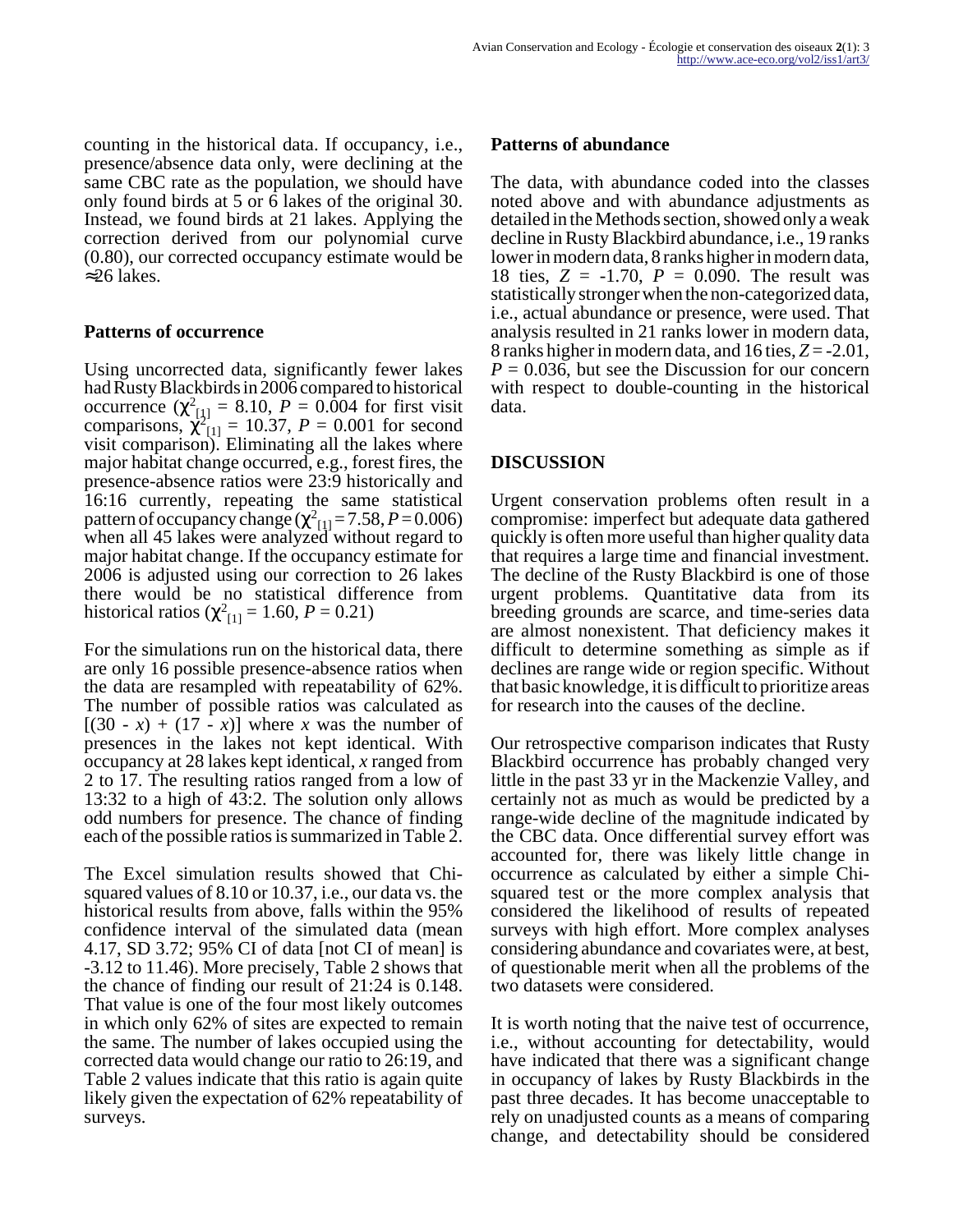**Table 2.** Possible presence-absence ratios and their chances of being drawn from an initial case, i.e., historical value, of 30:15 when a 62% repeatability ratio is assumed for re-surveys. Probabilities calculated in Microsoft Excel 2002 using HYPGEOMDIST  $(((47 - x)/2),17,30,45)$  where *x* ranges from 13 to 43 based on calculations in the text.

| Possible presence-absence ratios | Chance of drawing this ratio |  |
|----------------------------------|------------------------------|--|
| 13:32                            | 0.00011                      |  |
| 15:30                            | 0.00198                      |  |
| 17:28                            | 0.01477                      |  |
| 19:26                            | 0.05998                      |  |
| 21:24                            | 0.14820                      |  |
| 23:22                            | 0.23547                      |  |
| 25:20                            | 0.24786                      |  |
| 27:18                            | 0.17527                      |  |
| 29:16                            | 0.08346                      |  |
| 31:14                            | 0.02655                      |  |
| 33:12                            | 0.00554                      |  |
| 35:10                            | 0.00073                      |  |
| 37:8                             | 0.00006                      |  |
| 39:6                             | $2.6 \times 10^{-6}$         |  |
| 41:4                             | $5.5 \times 10^{-8}$         |  |
| 43:2                             | $3.9 \times 10^{-10}$        |  |
|                                  |                              |  |

before a conclusion is reached (e.g. Thompson 2002, MacKenzie et al. 2003, McCallum 2005). Our naive test would have gone from highly to only marginally significant ( $P = 0.058$ ) if we saw birds at only three additional lakes, and nonsignificant (*P*  $= 0.11$ ) with observations at four additional lakes. This should serve as a strong caution that correction factors are important for other retrospective analyses where exact survey methods cannot be duplicated. These analyses also reveal the need for large sample sizes in such comparisons in order to increase power of statistical inference. At minimum, we suggest that any retrospective analyses at least

perform sensitivity analysis using various values of detectability.

Another complicating factor in making the comparison between the historical and contemporary data is double counting. We found that Rusty Blackbirds ranged widely at any given lake. Birds were often observed moving along a lakeshore, or traveling across large expanses of forest or water between nests and foraging areas. Our approach in 2006 with relatively more focused search times in likely habitats, made it easier to avoid double counting. This would have been more difficult or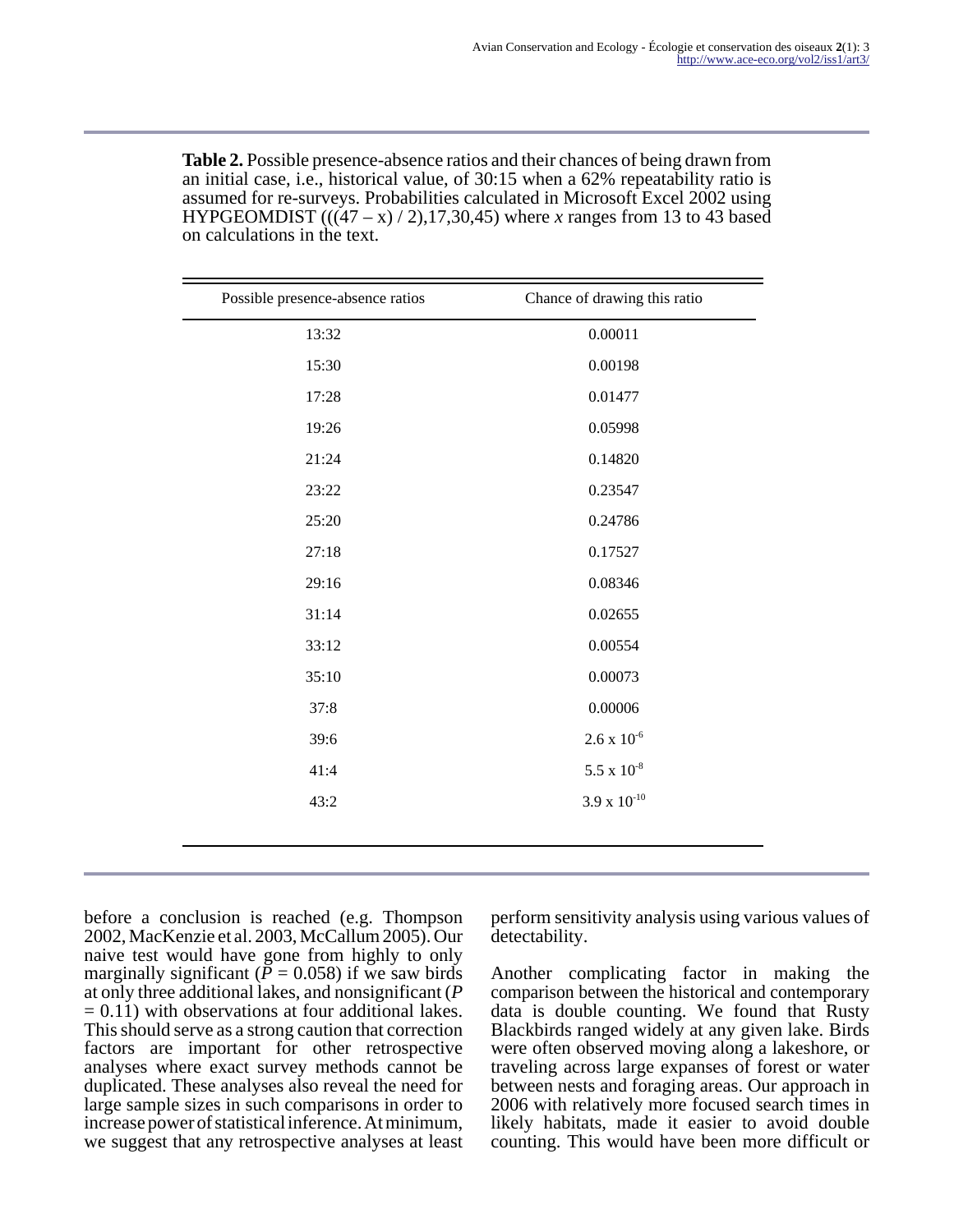impossible in the historical surveys. There, single, continuous transects were often several kilometers long, in rectangular shapes that ended at the starting point. They took several hours to complete, and observations at the beginning of a transect would be difficult to identify as different from observations a few hundred meters away as the transect was finished several hours later. Given that we commonly saw flights on the order of several hundred meters, double counting in the historical data seems likely. This again reduces our confidence that there have been any large declines in Rusty Blackbird abundance between survey periods.

Our attempt to quickly gather data for a retrospective comparison highlights some considerations for future surveys on the breeding grounds. Our results show that at most lakes where Rusty Blackbirds are present, they are visually and aurally relatively conspicuous. The median time to our first observation was only about 13 min. In some cases, it took much longer to observe birds (Fig. 3), and the historical repeat surveys, even with ample search effort, found high interannual variability in occupancy. These three events lead to considerations for survey effort. First, Rusty Blackbirds appear to have at least two levels of conspicuousness. The first is where they are active within a relatively small area. Surveys coinciding with that active area rapidly discover the birds. Second, the birds also cover large, extended areas. Survey effort that is not coincident with use of the smaller, active areas must involve searches large enough, and for long enough, to encounter birds on their extended trips. Third, the inter-annual variation could mean that available habitat is not saturated and population levels are not high. Alternatively, if philopatry in Rusty Blackbirds follows the pattern typical of many passerines, then breeding pairs that were unsuccessful would have a high probability of dispersing to a new site for their next breeding attempt [Greenwood and Harvey 1982]. The unsuccessful pairs and floaters would appear and disappear at lakes in some random pattern. Therefore, repeat surveys at spot locations each year may not be sufficient to describe changes in the populations, and a transect approach that covers large areas may be preferable.

How do our results inform the larger conservation issue? If Rusty Blackbirds in the 130,000 km² area of the Mackenzie Valley that we studied have not declined as much as the CBC predicted, the species must be declining more in other parts of their range

to be showing the range-wide trends observed to date. This is consistent with several quantitative and qualitative observations.

First, BBS data, which are from the southern part of the species range, indicate much larger declines than the CBC data set. Second, anecdotal evidence from the southern boreal of eastern and western Canada indicates that Rusty Blackbirds have disappeared from large regions of their former breeding range (KAH and A. Smith, *personal observation*) and recent surveys of wetlands in the western boreal forest seem to confirm this: only 14 of 937 intensively surveyed wetlands in the Boreal Plains from western Manitoba west to north-central Alberta were occupied by Rusty Blackbird (J. Morissette, *personal communication*).

Third, other sources of trend data discussed in our introduction show disparate rates of decline across Canada rather than a more uniform result. The catchment area for Rusty Blackbirds for the migration monitoring stations with trends for the species have not been identified, so it is difficult to determine the regional scope of their results. However, if the decline was range-wide, there should be closer concordance between the various rates of decline in the various valid sources of trend data.

It would be very informative to complete retrospective evaluations like ours in other parts of the range of the Rusty Blackbird to confirm if declines are most evident in southern and eastern parts of the species' range. The work by DesGranges and Houde (1989) would be an ideal study to redo in the eastern portion of the species range, as they had a large sample of lakes with Rusty Blackbird and collected habitat data, including water chemistry. As noted above, new retrospective studies must carefully consider issues of detectability when comparing current and historic data.

Another potentially fruitful area of future research is the use of "forensic" comparison of feather stable hydrogen isotope ratios (δD) between historic, i.e., museum specimen, and current wintering ground samples (Hobson 2005, Bowen et al. 2005). If breeding populations in the southern and eastern portions of the species range have experienced the greatest declines, the isotopic makeup of wintering ground feather samples should suggest a significantly greater proportion of the current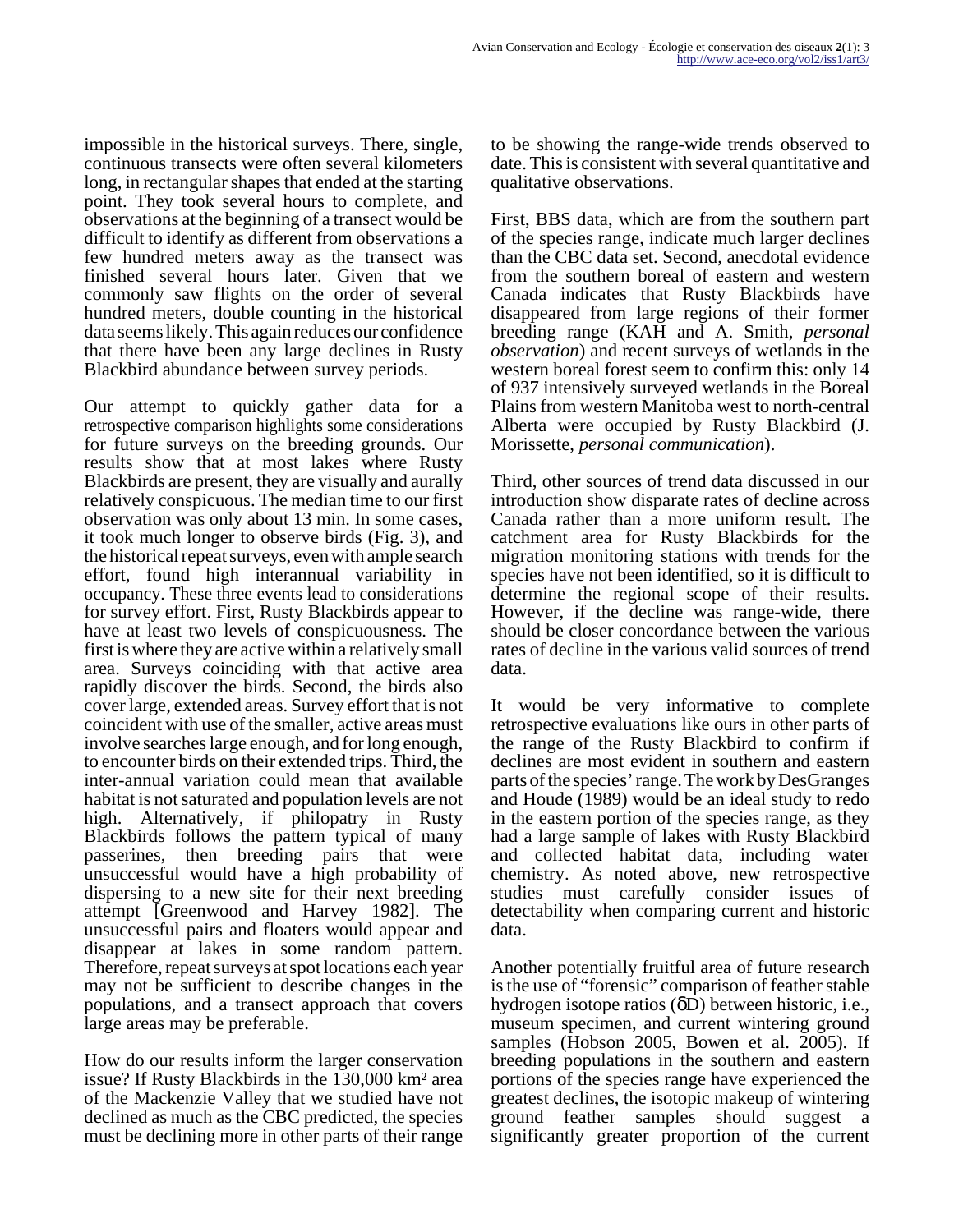sample being made up of birds that grew their feathers in the northwestern portion of their range (but see Hobson et al. 2006) than in the museum specimens. Together, retrospective surveys that are corrected for detectability along with wildlife forensic approaches may be the most fruitful approaches to examining declines in species like Rusty Blackbird that occur in remote areas.

*Responses to this article can be read online at: <http://www.ace-eco.org/vol2/iss1/art3/responses/>*

#### **Acknowledgments:**

*Thanks to Alicia Korpach (Ducks Unlimited Canada) for assisting with field surveys and to Byron Schmuland (University of Alberta) for explaining and calculating the hypergeometric probability distributions. Two anonymous reviews and the editors provided insightful comments to improve this manuscript. Funding for this study was provided by Environment Canada.* 

## **LITERATURE CITED**

**Bart, J., S. Droege, P. Geissler, B. Peterjohn, and C. J. Ralph.** 2004. Density estimation in wildlife surveys. *Wildlife Society Bulletin* **32**:1242-1247.

**Bowen G. J., L. I. Wassenaar, and K. A. Hobson.** 2005. Global application of stable hydrogen and oxygen isotopes to wildlife forensics. *Oecologia* **143**:337-348.

**COSEWIC.** 2006. *COSEWIC assessment and status report on the Rusty Blackbird (Euphagus carolinus)* in Canada. Committee on the Status of Endangered Wildlife in Canada. Ottawa, Ontario, Canada. Available online at: URL: [http://www.sara](http://www.sararegistry.gc.ca/status/showDocument_e.cfm?id=1005) [registry.gc.ca/status/showDocument\\_e.cfm?id=1005](http://www.sararegistry.gc.ca/status/showDocument_e.cfm?id=1005) .

**DesGranges, J. -L., and B. Houde.** 1989. Effects of acidity and other environmental parameters on the distribution of lacustrine birds in Quebec. Pages 7-41 *in* J. -L. DeGranges, editor. *Studies on the effects of acidification on aquatic wildlife in Canada: lacustrine birds and their habitats in*

*Quebec.* Canadian Wildlife Service Occasional Paper No. 67. Environment Canada, Ottawa, Ontario, Canada.

**Greenberg, R., and S. Droege.** 1999. On the decline of the Rusty Blackbird and the use of ornithological literature to document long-term population trends. *Conservation Biology* **13**:553-559.

**Greenwood, P. J., and P. H. Harvey.** 1982. The natal and breeding dispersal of birds. *Annual Review of Ecology and Systematics* **13**:1-21.

**Hobson, K. A.** 2005. Stable isotopes and the determination of avian migratory connectivity and seasonal interactions. *Auk* **122**:1037-1048.

**Hobson, K. A., S. Van Wilgenburg, L. I. Wassenaar, H. Hands, W. Johnson, M. O'Melia, and P. Taylor.** 2006. Using stable-hydrogen isotopes to delineate origins of Sandhill Cranes harvested in the Central Flyway of North America. *Waterbirds* **29**:137-147.

**International Rusty Blackbird Technical Group (IRBTG).** 2005. *Understanding the declines in the Rusty Blackbird (Euphagus carolinus): an indicator of wooded wetland health.* Available online at: URL: [http://nationalzoo.si.edu/ConservationAndScience/](http://nationalzoo.si.edu/ConservationAndScience/MigratoryBirds/Research/Rusty_Blackbird/) [MigratoryBirds/Research/Rusty\\_Blackbird/.](http://nationalzoo.si.edu/ConservationAndScience/MigratoryBirds/Research/Rusty_Blackbird/)

**McCallum, D. A.** 2005. A conceptual guide to detection probability for point counts and other count-based survey methods. Pages 754-761 *in* C. J. Ralph and T. D. Rich, editors. *Bird conservation implementation and integration in the Americas: Proceedings of the Third International Partners in Flight Conference (March 2002).* United States Forest Service, Asilomar, California, USA. Available online at: URL: [http://www.fs.fed.us/psw/](http://www.fs.fed.us/psw/publications/documents/psw_gtr191/Asilomar/pdfs/754-761.pdf) publications/documents/psw\_gtr191/Asilomar/ [pdfs/754-761.pdf.](http://www.fs.fed.us/psw/publications/documents/psw_gtr191/Asilomar/pdfs/754-761.pdf)

**MacKenzie, D. I., J. D. Nichols, J. E. Hines, M. G. Knutson, and A. B. Franklin.** 2003. Estimating site occupancy, colonization, and local extinction when a species is detected imperfectly. *Ecology* **84**:2200-2207.

**Niven, D. K., J. R. Sauer, G. S. Bucher, and W. A. Link.** 2004. Christmas Bird Count provides insights into population change in land birds that breed in the boreal forest. *American Birds* **58**:10-20.